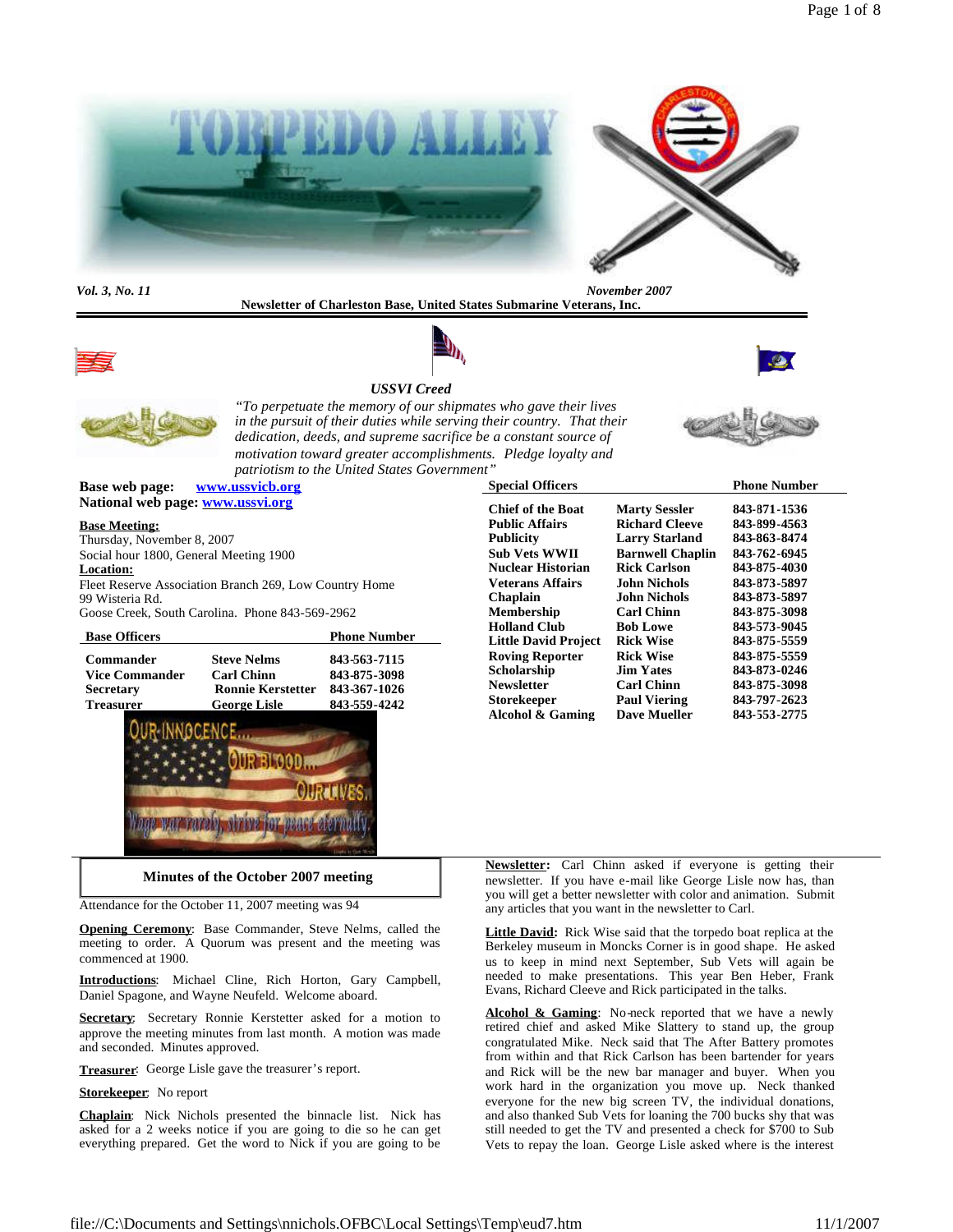sick, are sick, have been sick, have been in the hospital, have been cut on, etc.

Clyde Peters was in the hospital during the week of 17 September with heart palpitations. He was discharged on the 19th. The base sent a card wishing him well and wishing Sue continued success in her treatments.

Keith Schnebel was in the VA hospital but now is at home. The base sent a card wishing him well. It was just found out that Keith had kidney stone surgery today and he has gone home. The base will send a card in the morning wishing him a speedy recovery.

Stan Standrich had surgery a couple of weeks ago. He is here and doing well. No card was sent since we just found out about the surgery tonight.

Roger Gibson will be having hernia surgery on October 19th. Please keep Roger in your prayers.

Emma Grace Ruth was born last week to Glenn & Carol Gunnis. She was 21" long and weighed 7 lbs 8 oz. The base sent a card of congratulations.

Continue to remember Mike Smith who will have radical prostrate surgery scheduled for November 2.

Several follow-ups were made on those who've had surgery or illnesses in the last couple of months along with the base sending additional cards.

If you know of shipmates or spouses from other bases who are having a difficult time, had surgery, etc. and would like for USSVI Charleston Base to send them a card please send their name and address to the Chaplain via email or phone call.

Dates to remember:

| Midget Sub X-1 Commissioned     | October 7, 1955  |
|---------------------------------|------------------|
| USS Holland (SS-1) Commissioned | October 12, 1900 |
| Navy Day                        | October 13       |

Submarine Base New London opened October 19, 1915

**Scholarship:** Jim Yates mentioned that scholarships come out once per year. Last year one kid applied and he got it. Download the form from the internet site and send it in and the scholarship committee will take a look at it. "Do not be bashful, get them to me and we will get them processed." Carl Chinn presented a new method to help fund scholarships (so we don't have to pass the hat). We are now selling the military challenge coin, Charleston Base logo on one side and the back side has dolphins and the US submarine service, pride runs deep. This will help to keep the scholarship fund going. We are selling the coin for \$7 and the case for \$1. Jim Yates, Julian Villegas and Carl Chinn have the coins; you can buy them and give them out as gifts.

#### **Holland Club**: No report

**Public Affairs**: Richard Cleeve has pictures of the convention cruise and the Hanahan veteran's memorial dedication on the TV monitor and has also placed pics on the website. Charleston Base had some 6 members and their wives attend the national convention cruise to Alaska. See Richard for any changes to our Charleston Base website. Larry Starland has gotten several articles printed in local newspapers about our purpose, meeting nights, our website etc. to promote our presence in the community. Larry is still trying to get a submitted article about caps4kids printed in the American Submariner magazine. WWII vets plan to have pictures taken by Rodger Gibson at next WWII Sub Vets meeting and Larry will submit them to the Berkeley Independent.

**Sub Vets WWII**: Sy Mabie invited everyone to the next Swamp Fox Chapter meeting at Ryan's Family Steak House 1314 North Main Street in Summerville on Thursday October 18th, at 1200 (noon). WWII Sub Vets are working on a merger with Sub Vets, Inc. Lee Allison has calendars for sale with pre WWII pictures. Cost is \$6, Panama Jack was the COB on one of these boats that was commissioned in 1925, talk him into signing it.

# **Veteran's Affairs**: No report

**Membership**: Carl reports Charleston Base has 85 dinks that still owe dues for 2008. That's 30% who have not paid. After January 1st they will be considered by national as not in good standing. Buddha added that those who are dink on Jan 1st and are dropped

on the loan? Neck reports that the open house was a success, 90 people came we had steak and salad. This went off well and we made some money because I had some dedicated help (kitchen help, help at the gate, bartender, card dealers, etc.), thank you for all the help. All snacks will be free at The After Battery as long as supplies are furnished. Hotdogs selling in The After Battery on no-cover-charge nights will be \$1.25. Neck says the dogs are Oscar Meyer all beef and they come with mustard, onions, relish, and chili. "Good hotdogs, good prices, good idea, try my hot dogs." Neck then demonstrated an apology using proper body language.

**Chief of the Boat**: Marty Sessler gave the following report. More people volunteered for the float committee last meeting. We will be pulling the float in the Charleston Veterans parade on 11 November but need to do repairs first. Marty asked for a motion from CB to provide up to \$350 for this purpose. Motion was made, seconded and approved. Deadline for RSVP for the pig roast is one week from tomorrow, Oct 19th. See the COB to sign up tonight for the pig roast which will be held Saturday October 27th. The Hanahan parade is December 1st, we will be pulling our float. Line up 0900, parade starts at 1000, an e-mail with details will be sent out. We were scheduled to have British WWII veterans at our November regular meeting if they come. Flag folding training after the meeting tonight. Marty asked for the answer to this question, What took place again tonight that also took place at the last meeting? Answer – No new member torpedomen again tonight.

**Base Commander**: Buddha told the group that last Saturday's open house was to show that everyone can have a good time at social nights and he invited vets to come out some Wednesday night. Only 19-25 now support it. The food is free, the comrade costs \$5. Come out to The After Battery and support social night. George Lisle commented that as a result of the open house a few now had to go out and buy a hi def TV set.

Buddha noted for the new guys that we have a family function once per quarter and we do our best to keep Jim Eckles out of the jump castle with all the kids. Get a map to The After Battery from the COB if you have never been there before.

### **Nuclear Historian**: No report

**Old Business**: Carl Chinn mentioned the Charleston Base Christmas party on December 15th at Gatherings in Dorchester, \$15 per person for member and one other person, any other guest beyond that are \$20 a piece. Paul Viering and Carl Chinn are selling the tickets. November 8th is the cutoff date for ticket sales. No tickets will be sold at the door. Fully catered all you can drink and eat, traditional Christmas fare.

**New Business**: Larry Starland announced that the Fleet Reserve Lowcountry Home will have a pancake breakfast on November 10th starting at 10 am. All are invited to attend this event which is part of the Charleston national veterans four day celebration.

#### **Good Of The Order**:

The depth charge drawing was held. The winner was Jack Harden.

Mike Slattery commented on the together we served website, for current and former serving members of the United States Navy. Together We Served (http://navy.togetherweserved.com/usn) is a unique, feature-rich resource enabling naval personnel to re connect with lost shipmates and share memories and tell their Navy story. Mike says that he talked to the senior administrator and that all WWII vets will get free life membership access to this website. Roger Gibson was asked to relay this information to the WWII group.

Stacy Power will hold flag folding practice after the meeting tonight.

George Lisle entertained us with a Mutual of Omaha joke.

Richard Sparger asked for 2 or 3 volunteers for the Oct 26th Pig Roast to help with cooking the hog overnight, so some of us can get some sleep. It takes a lot to put these things on.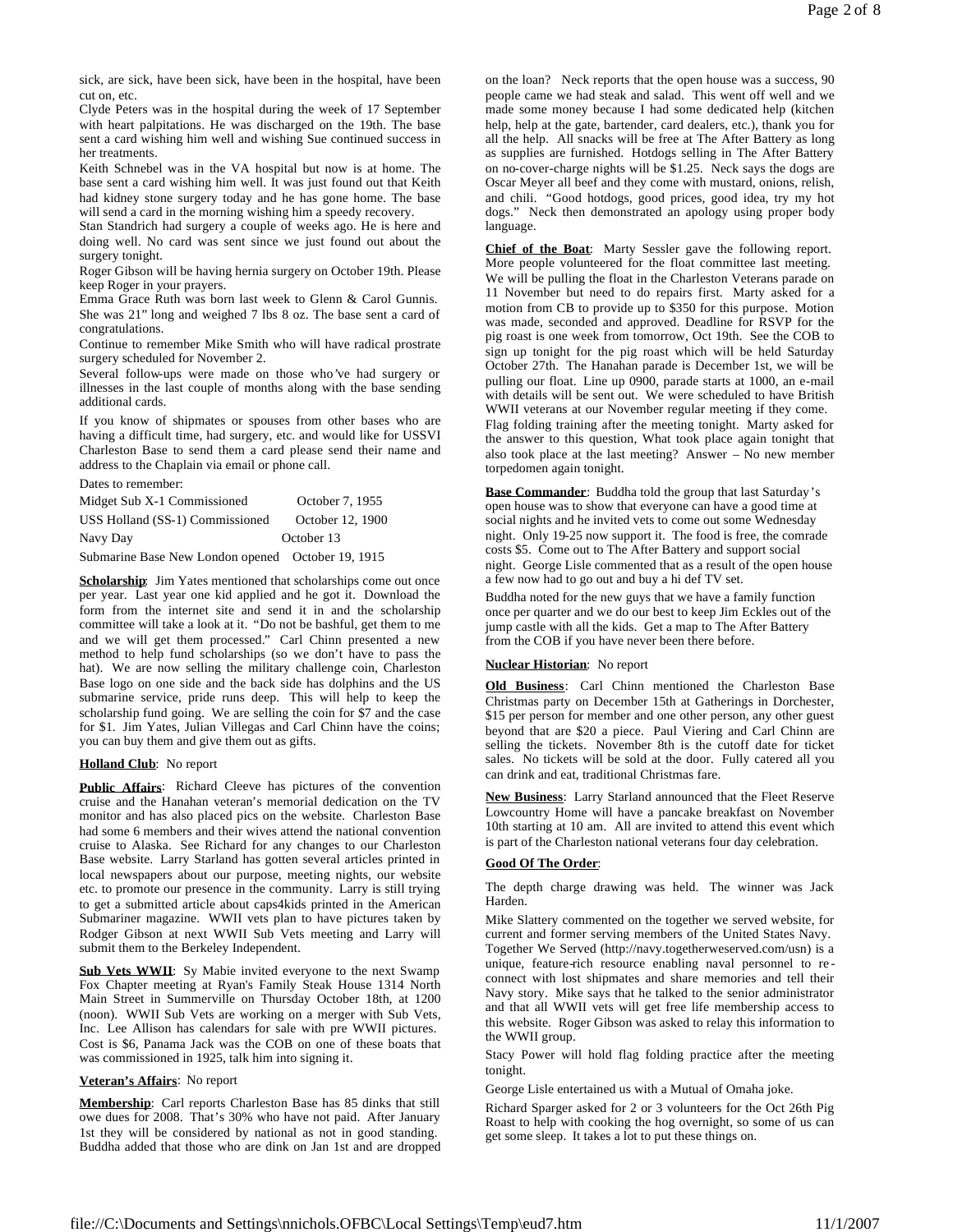from the roles must pay a reinstatement fee to the national organization. Carl says that 3 new members signed up tonight. The list of Dinks is on the sign-in table. Carl has 2008 stickers for those who paid their dues for 2008 and want a sticker for their ID card.

#### **Vice Commander Report**: No report

### **Fleet Reserve:** No report

**District Commander:** Jerry Stout ED-4 region commander told a joke and presented the eastern district four updates. Columbia has started a base called the Palmetto Base. They meet on the third Thursday of the month. They currently have 7 members. If you know of any shipmates who live in the Columbia area forward their point of contact information to Jerry. There will be a planning meeting on Saturday at the goat locker at Kings Bay for the 23-26 April 2008 District 4 Convention at the Ramada Inn, Kingsland, GA.

The annual Subvets WWII memorial service

31Oct- 3Nov 2007 at Kings Bay Sub Base.

National officer USSVI elections will be held next year along with proposed changes to the by-laws and constitution. They want to vote totally on line by e-mail.

|                                                                 |                                                       | November Birthdays!                                               |                                                        |
|-----------------------------------------------------------------|-------------------------------------------------------|-------------------------------------------------------------------|--------------------------------------------------------|
| <b>Barnette</b><br>Chollet<br>Hubert<br>Litzenberger<br>Mueller | Bergamo<br>Dentzman<br>Kerstetter<br>McKanna<br>Munoz | <b>Buxton</b><br>Gallagher, R<br>LaForce<br>Miller, M<br>Narowski | Campbell, G<br>Gomez<br>Lehmann<br>Morrison<br>O'Brien |
| Pease<br>Starland<br>Wells                                      | Power<br>Stevenson, J<br>Wolfe                        | Rader<br>Stevenson. T                                             | Seal<br>Viering                                        |

### **Membership and Dues Information:**

Your 2008 dues were payable by 1 October 2007. You can pay me at the meeting or send your dues to me. Not sure how much you owe? Just ask me. List posted at the meeting.

| The following are on the dink list as of 30 October: |              |           |                |
|------------------------------------------------------|--------------|-----------|----------------|
| Andersen, D                                          | Bailey, W    | Camp      | Cates          |
| Chollet                                              | Cline        | Cov       |                |
| Dasch                                                | Dentzman     | Deschaine | Detwiler       |
| Drentlaw                                             | Dygert       | Erickson  | Fletcher       |
| Forbes                                               | Fuller       | Fulton    | Gallagher, G   |
| Gallagher, R                                         | Gawronski    | Giddens   | Gleason        |
| Grabowski                                            | Gunnis       | Habhegger | Griggs         |
| Hodges                                               | Horton       | Hubert    | <b>Ianuzzi</b> |
| Johnson, E.                                          | Jones        | Kennedy   | LaForce        |
| Lavergne                                             | Lehmann      | Martinson | Miller, R      |
| Minaudo                                              | Mulkey       | Oser      | Poole          |
| Rummans                                              | Sanders      | Schirmer  | Snyder         |
| Siebert                                              | Stevenson, T | Suddeth   | Tischler       |
| Upchurch                                             | Velez        | Werley    | Wickenhoffer   |
| Wieland                                              | Williams, R  | Willis, D | Wilson, L      |
| Yates, G                                             |              |           |                |
| Send dues (payable to USSVI) to:                     |              |           |                |
| $\sim$ $\sim$ $\sim$                                 |              |           |                |

Carl Chinn

217 Brailsford Rd Summerville, SC 29485-5405

# NOVEMBER HAPPENINGS!

November 8 – Regular meeting, FRA, Goose Creek.

November 8 thru 11 – National Veterans Day Celebration

November 11 – Charleston Veterans Day Parade, TBA

November 29 – Harleyville Christmas Parade; starts 1900, float leaves The After Battery at 1800

December 1 – Hanahan Christmas Parade, line up 0900, starts 1000

Dave Rein ask for the Alcohol and Gaming Dept head to stand up and proceeded to reprimand No-neck for the "despicable display" of bar tending services and lack of a training program for the barkeepers at the open house held at The After Battery. Dave said he had trouble getting Makers Mark served to him and called for the Alcohol and Gaming Dept head to be impeached! Richard Carlson replied, "That was resolved and you got it."

Carl Chinn presented a flag of the USA that was flown over the former Iraqi Presidential Palace, home of the US Embassy and Multi-National Force-Iraq (MNF-I) Baghdad Iraq, on July 4, 2007. This flag and certificate were given to Carl by his son who served in Iraq. It was presented to the base in honor of CB USSVI support of America's war on terrorism during operation Iraqi Freedom and signed by Admiral Fallon USN, CDR USCENTCOM.

The Base Commander adjourned meeting at 2000.

| <b><del></del></b> <i><del>**</del></i> End of the minutes for October 2007 $**$ ■ |  |  |
|------------------------------------------------------------------------------------|--|--|
| "Don't tell mom I'm a submariner, she thinks I play                                |  |  |
| piano in a whorehouse."                                                            |  |  |

| <b>November Submarines Lost:</b> |        |                   |
|----------------------------------|--------|-------------------|
| <b>USS</b> Corvina               | SS 226 | November 16, 1943 |
| <b>USS</b> Sculpin               | SS 191 | November 19, 1943 |
| <b>USS</b> Capelin               | SS 289 | November 23, 1943 |
| <b>USS Albacore</b>              | SS 218 | November 7, 1944  |
| <b>USS Growler</b>               | SS 215 | November 8, 1944  |
| <b>USS</b> Scamp                 | SS 277 | November 9, 1944  |

*I have one consolation that lives with me today.*

*That God is near to them, in his own special way.*

*So, God in all Your mercy, keep near Thyself the soul,*

*Of every Submariner, still on his final patrol.*

*Lord, these departed shipmates, with dolphins on their chests are part of an outfit known as the best.*

*Make them welcome and take them by the hand.*

*You'll find without a doubt they were the best in all the land.*

*So, heavenly Father add their names to the roll*

*of our departed shipmates still on patrol.*

*Let them know that we who survive*

*will always keep their memories alive.* **Wounded Service Members Get Special Receptions At**

# **Pentagon**

WASHINGTON – Eight times a year, a quiet side corridor at the Pentagon becomes a noisy passageway of healing for wounded warriors on their long journey to recovery.

On a recent Friday, it took only minutes for Corridor 3 to fill with hundreds of soldiers and civilians. They mustered along both sides of the hallway, forming a veritable gantlet of camouflage and business attire.

Idle conversation gave way to full attention on the far end of the hall. Then the crowd began clapping – a slow, steady cadence. It was muted at first but grew in volume, power and speed. The U.S. Army Band Brass Quintet, tucked into an alcove shared with vending machines, kicked into a medley of "Stars and Stripes Forever, "God Bless America" and "Grand Old Flag."

A procession began moving down the hall – a parade of men and women, some in uniform and some wearing jeans, many in wheelchairs, many missing legs or arms or fitted with prostheses or bearing the scars of explosions, others walking with canes, some able to proceed unassisted.

Welcome to what's known as the Pentagon's "Wounded Warrior Tour."

The Army started the tour several years ago to recognize wounded soldiers, without any expectation that it would become a regular event, said Maj. Anne Edgecomb, an Army spokeswoman. "Originally, this was a small thing," she said. It soon became clear that it had the power to endure.

It has become one of the most popular events in the building, judging from the number of Defense Department employees who pack the corridor for the welcome when it is held the second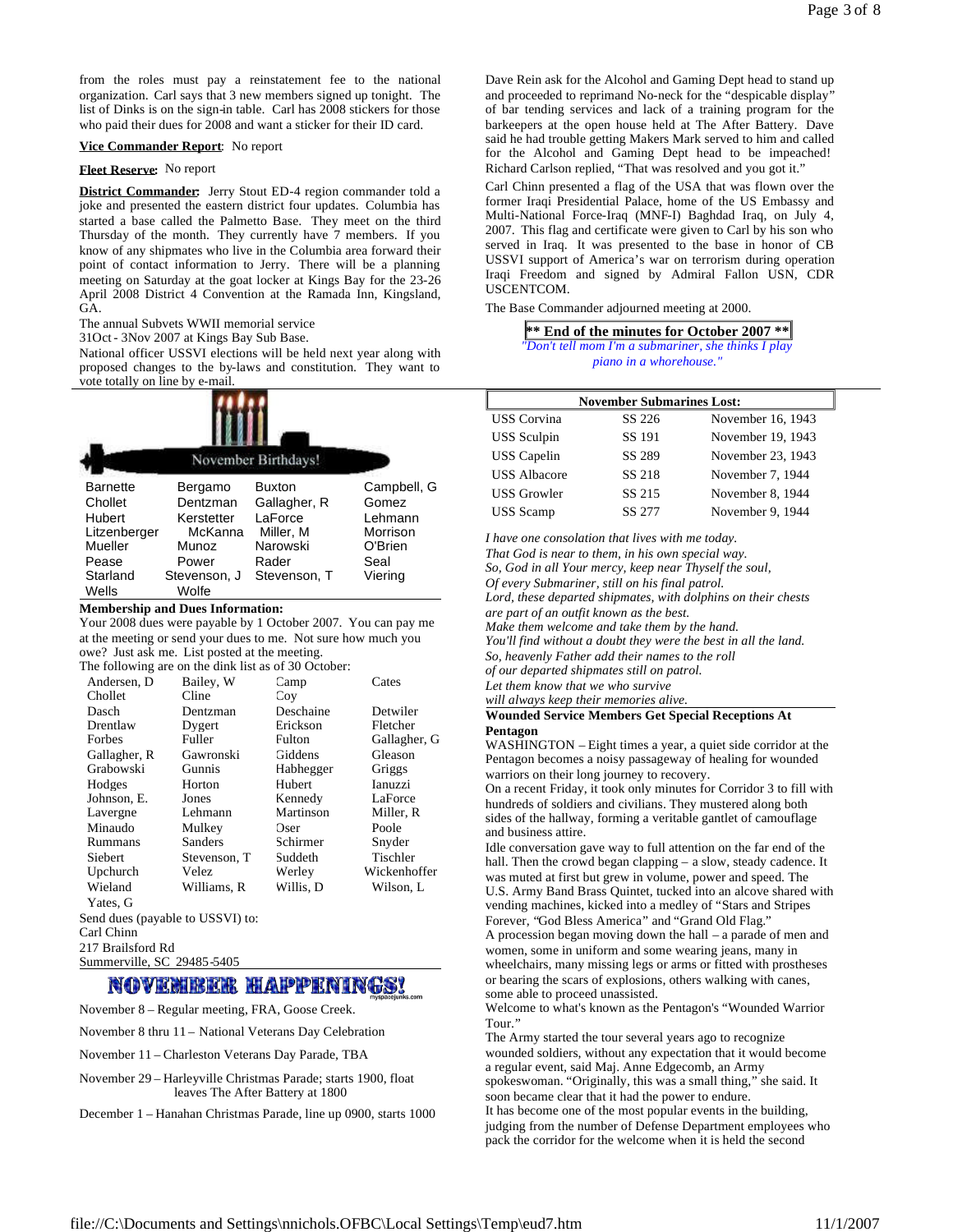



#### **Hanahan Christmas Parade**

December 1, 2007. Parade starts at 1000; line-up at 0900.

### **Terminology Trivia**

#### *"At Loggerheads"*

A serious difference of opinion. A Loggerhead is two iron balls attached by an iron rod, which was heated and used for melting pitch. Sailors sometimes used them as weapons to settle a grudge, i.e. when fighting they were "at loggerheads."

#### *"Tar, Jack Tar"*

Tar, a slang term for a Sailor, has been in use since at least 1676. The term "Jack tar" was used by the 1780s. Early Sailors wore overalls and broad-brimmed hats made of tar-impregnated fabric called tarpaulin cloth. The hats, and the Sailors who wore them, were called tarpaulins, which may have been shortened to tars.



### **Christmas Party**

Charleston Base annual Christmas Party will be December 15. Cocktails at 1700, dinner served at 1830.

Party will again be at Gatherings in Dorchester, SC.

You must have a ticket to attend. Tickets are available from Paul Viering or Carl Chinn. They will be on sale until November 8. Cost: \$15 each for member and 1 guest, \$20 each for all other guests.

#### No ticket sales after November 8…No exceptions!

If you can't make the meetings or Wednesday social, contact Paul or Carl.

No ticket sales at the door.



# **Why Are They Called Boats?**

By: Paul Wittmer

The answer is, "Because that's what they originally were, and the name stuck."

A torpedo boat in Revolutionary and Civil war days was a boat, propelled by oarsmen, which carried an explosive device. The explosive device was intended to be attached to the side of an enemy vessel and set off with a timing device. Some explosives, used during the Civil War, were attached to a long spar, which

Friday of the month, eight times a year.

Yet for those outside the Pentagon, it is one of the best-kept secrets, largely because media coverage of the event is generally forbidden.

The most recent procession included about 35 service members from Walter Reed Army Medical Center who have been hospitalized after service in Iraq or Afghanistan. They were mostly soldiers in this Army-sponsored event, but Marines and sailors also attended.

A woman in a wheelchair led the procession. She was followed by a man in a wheelchair wearing a T-shirt celebrating the "dogface soldiers" of the Army's 3rd Infantry division.

"Thank you," said another man, who has lost a leg. His

wheelchair was pushed by a small group of family members. The next soldier had a sheepish smile on his boyish-looking face. He, too, was missing a leg.

Another man in a wheelchair was accompanied by a little girl in a stroller, presumably his daughter. She waved an American flag. They proceeded through a sea of applause and admiration – some reacting with wonder, or appreciation or a smile, while others bore little expression as they shook hands, expressing their gratitude or simply acknowledging the support.

"It makes you proud, but at the same time it tears the heart right out of your chest," said Stanley Freeman, as the wounded warriors continued on for a VIP tour of the Pentagon and a

private lunch with generals in the executive dining room. Freeman, a Vietnam War veteran who works as a civilian logistics director for the Marine Corps, said he makes it a point to come to the event whenever he can. He has attended almost a dozen of these welcomes.

"It's emotional; it's very touching," he said. "You can see how tough they are."

"They hold their pride," added Connie King, another civilian Marine Corps employee. A former Marine herself, she observed that the considerable number of wounded women in the procession shows that this is a "different kind of war" from past conflicts. "They have a long journey, and we just want to make sure they're not forgotten," she said.

Sgt. Maj. Dennis Edelbrock, the noncommissioned officer in charge of the Army's brass quintet, has been playing for the tour since the first time it was held.

Early on, he said, there was debate about whether it should become a permanent fixture.

"I said: 'Hey, this is a no-brainer. This is where we need to be. Nothing we do could be more important,'" Edelbrock recalled. He said the experience of playing for the wounded warriors continues to be moving.

"They're guys who've done what other people talk about doing," he said. "These guys have done it and they've paid a price for it. It's going to affect them the rest of their lives." Yet, he added, "so many of them are very positive about it.'

Saul Rosenberg, a clinical psychologist and professor at the University of California San Francisco, who has testified on military health issues before Congress, believes that events such as the wounded-warrior tour have a significant, positive impact on recovering service members.

Recent research conducted on troops returning from war shows that "social support" is one of the most important factors in recovery, Rosenberg said.

"And even a stranger from the military who really understands what your sacrifice is about – and hearing all that applause and seeing all those people who got up from their desks and came out – it's healing," he said. "It's mentally healing. I don't care if it's (just) 15 minutes."

Though the Army says it generally prohibits media coverage of the event at participants' request, it allowed part of the most recent tour to be observed.

Edgecomb, the Army spokeswoman, said the wounded personnel have "always expressed that they just want it to be ... invisible" to the media.

No interviews with any of the wounded warriors or photographs of the event were allowed.

Not surprisingly, each tour requires many hours of preparation, and a different agency volunteers to help out each time.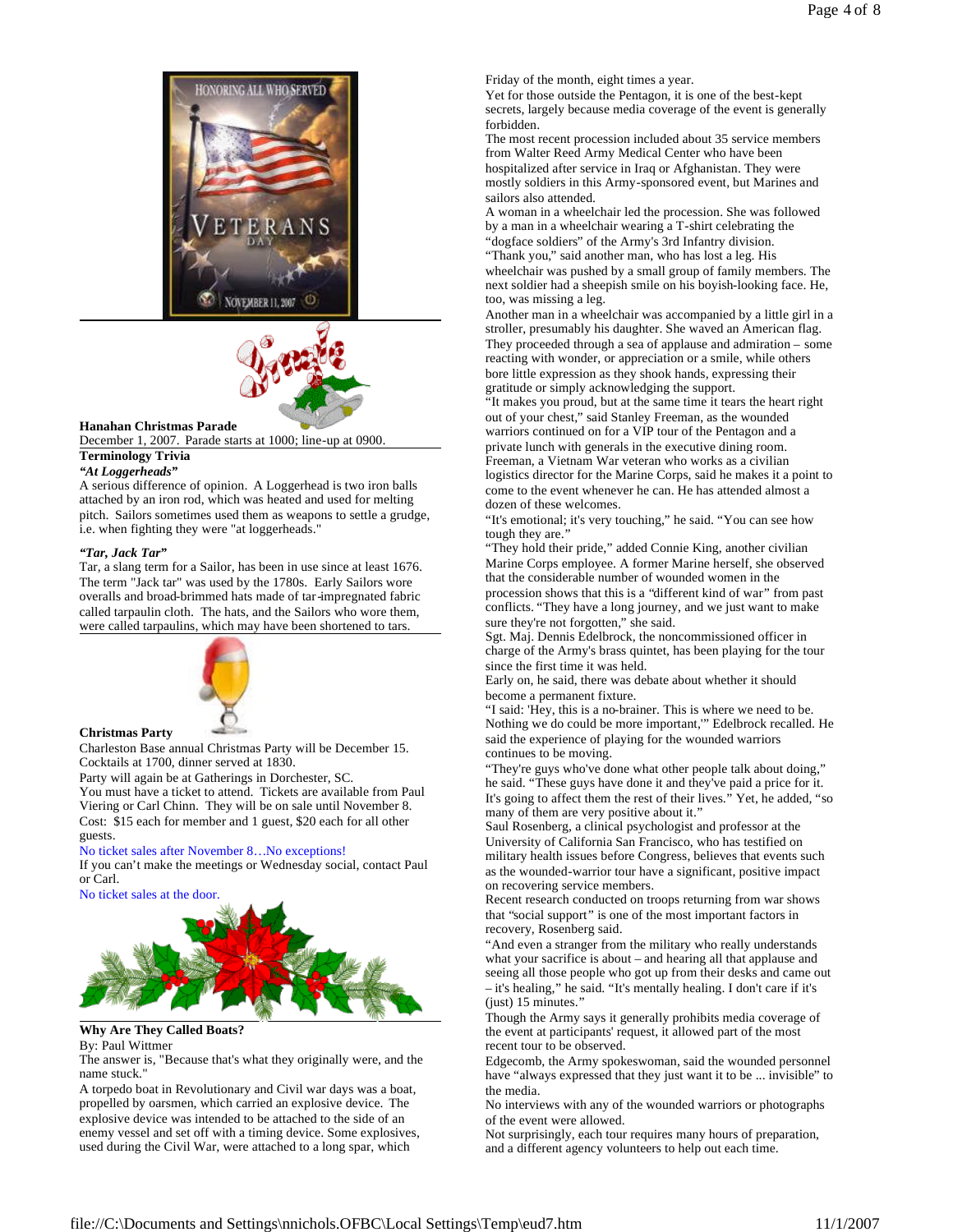protruded off the bow of the boat and the crew was supposed to ram the explosive into the enemy vessel. This was most often a volunteer mission with little chance of escape.

Robert Fulton, around 1805, is also credited with the development of a torpedo; actually, a mine, because it was not self propelled; it was floated to the target and exploded by a clockwork mechanism. Before Robert Fulton, there was David Bushnell. It was David Bushnell's experiments, while at Yale in Connecticut that led to his device for exploding gunpowder under water. A means of delivering such an explosive mine was also on his mind at the time. By mid January of 1775, the country was on the verge of open rebellion.

His Turtle was designed, built, tested and launched in secrecy in Long Island Sound. The purpose of the vessel was to attach an underwater mine to the keel of a ship, set the timing device, developed for the purpose, and escape undetected. A test was made using an old hulk and live powder. The hulk was demolished. An attack was mounted against a British Man of War anchored off Manhattan Island, now known as New York City. This represented the first war time use of a submersible against an enemy vessel. It was done with David Bushnel's Turtle during the Revolutionary war. Getting the explosive to a position under the enemy vessel in New York harbor went fairly good, under cover of darkness; however attaching the explosive to the copper covered keel of the enemy warship failed. On the return trip of the Turtle, to Manhattan Island, the explosive was jettisoned and it exploded

harmlessly. It did have the effect of causing the enemy fleet to relocate to a safer anchorage.

The famous words of David Farragut, repeated often, "Damn the torpedoes, full speed ahead!", referred to mines and not the selfpropelled torpedoes that are often thought of. In 1864, David Farragut led an assault on the Confederate port, Mobile Bay. Disregarding the loss of one ironclad ship to a mine, he is said to have cried out, "Damn the torpedoes; Full speed ahead!" and proceeded into the bay where he captured the Confederate flotilla. The first successful self-propelled or automotive torpedoes were the Whitehead torpedoes. In the early 1870's, Robert Whitehead developed a self propelled or automotive torpedo, powered by a three-cylinder engine of 40-horse power.

Delivery of the self propelled torpedo, and vessels to carry these weapons steadily improved in the vessels as well as in the torpedoes themselves. Aircraft, surface craft, such as the PT Boats of WWII, Destroyers, Cruisers as well as other vessels, have delivered torpedoes. The development of the submarine to deliver torpedoes to an enemy, really had it's hey-day during WWI and again during WWII.

The record of efficiency of the combination of the fleet type submarine and torpedoes was most impressive; even with the notoriously faulty torpedoes used during WWII.

A wide variety of means to deliver torpedoes followed. There were high speed (surface) torpedo boats, used in relatively calm waters, larger destroyer vessels suitable for longer periods at sea, aircraft, for quick strikes against enemy vessels and the development of submarine boats that could remain at sea for long periods at a time. It was the development of that efficient submarine boat that caught the attention of naval designers during WWI and especially as a result of the achievements during WWII.

Submarine builders used the name "Boat" in their titles. For example, there was the J. B. Holland Torpedo Boat Company, the Lake Torpedo Boat Company, the Fore River Submarine Boat Company, the California Submarine Boat Company, the Bethlehem Submarine Boat Company, and the Electric Boat Company. The name "Torpedo Boat" stuck because, that's what they were originally called.

### **Friday Morning At The Pentagon**

......things we don't hear about.....please read ....this is very touching and true. Here is something the media should be ashamed of for their indifference, and especially the New York Times conglomerate.

Here's Lt. Col. Bateman's account of a little-known ceremony that fills the halls of the Army corridor of the Pentagon with cheers, applause and many tears every Friday morning.

"It is 110 yards from the "E" ring to the "A" ring of the Pentagon. This section of the Pentagon is newly renovated; the floors shine,

On this day, it was the Army Office of the Assistant Chief of Staff of Installation Management that provided more than 60 ushers and escorts for the event, including Terry Dingus, an Army veteran who is now a civilian employee at the office. Dingus said the group also raised several thousand dollars through car washes and bake sales to pay for gift packages for the patients, which he said contained phone calling cards, movie tickets and other items.

"These kids are doing a lot," Dingus said. "I admire the heck out of them for what they do."



### **From the Chaplain: Eternal Patrol Preparations**

The last issue of The American Submariner had an article on Eternal Patrol Preparations. The article explained how to get to a excellent booklet that would be helpful to my survivors in the event of my death. It took me over 30 minutes to find the document (and I'm pretty good with a computer) so I want to make it easier for our Charleston Base members to have a copy of the "Shipmates Helping Shipmates" booklet. I have asked our webmaster to place a link to the booklet on the USSVICB web site in the Veteran's Affairs section. Feel free to click the link to the PDF, print it out, fill in what is needed and keep it with your important papers. It will be of great help to your survivors when that sad day comes, as it must.

If you do not have internet access, I'll be happy to get you a copy. Contact me either by email

(mailto:jenichols@netzero.net ) or by phone at 843.873.2283 (work), 843.873.5897 (home) and I'll be happy to bring you a copy to the next meeting.

While I hope your day is far off in the future, you must nevertheless prepare.

*Editor's Note: This is the link to the booklet on the national web site:*

http://ussvi.org/Documents/Online\_Manuals\_Shipmates\_Helping\_Shipma **Bill Advances That Could Boost Sub-Making**

GROTON - A defense bill that passed the U.S. Senate appropriations committee Wednesday included money that could start boosting submarine production by one sub a year. In an industry that makes only one submarine annually, it means business would double.

U.S. Sen. Christopher J. Dodd characterized the vote as a rescue of the submarine fleet and said it shows Congress defying the administration, which, according to Navy scheduling, was going to wait until 2012 to increase sub production.

"This bill marks the culmination of years of effort to save our nation's submarine fleet," the Connecticut Democrat said in a statement Wednesday. "Congress has finally decided to stand up to this administration, plot a new course for our defense priorities and invest in America's critical manufacturing industries." This 2008 spending plan includes \$470 million above the president's request for submarines. Although that only pays for

about a fifth of a Virginia-class attack sub, it's enough to begin buying a nuclear reactor and propulsion system.

A strong start now could result in the building of a full extra sub by 2010 - two years earlier than the Navy planned.

"It's the most significant news to date, for sure," said Bob Hamilton, the spokesman at Groton's Electric Boat, which splits submarine building with Virginia's Northrop Grumman. Wednesday's vote means that all of the congressional committees that had a say in this funding agree that it's a good idea, Hamilton said. "It's welcome news."

In rapid-fire succession, the spending bill passed the defense appropriations subcommittee Tuesday and the full committee Wednesday. Its next stop, the Senate floor, is expected in about a month.

Though neither of Connecticut's senators, Dodd and Sen. Joe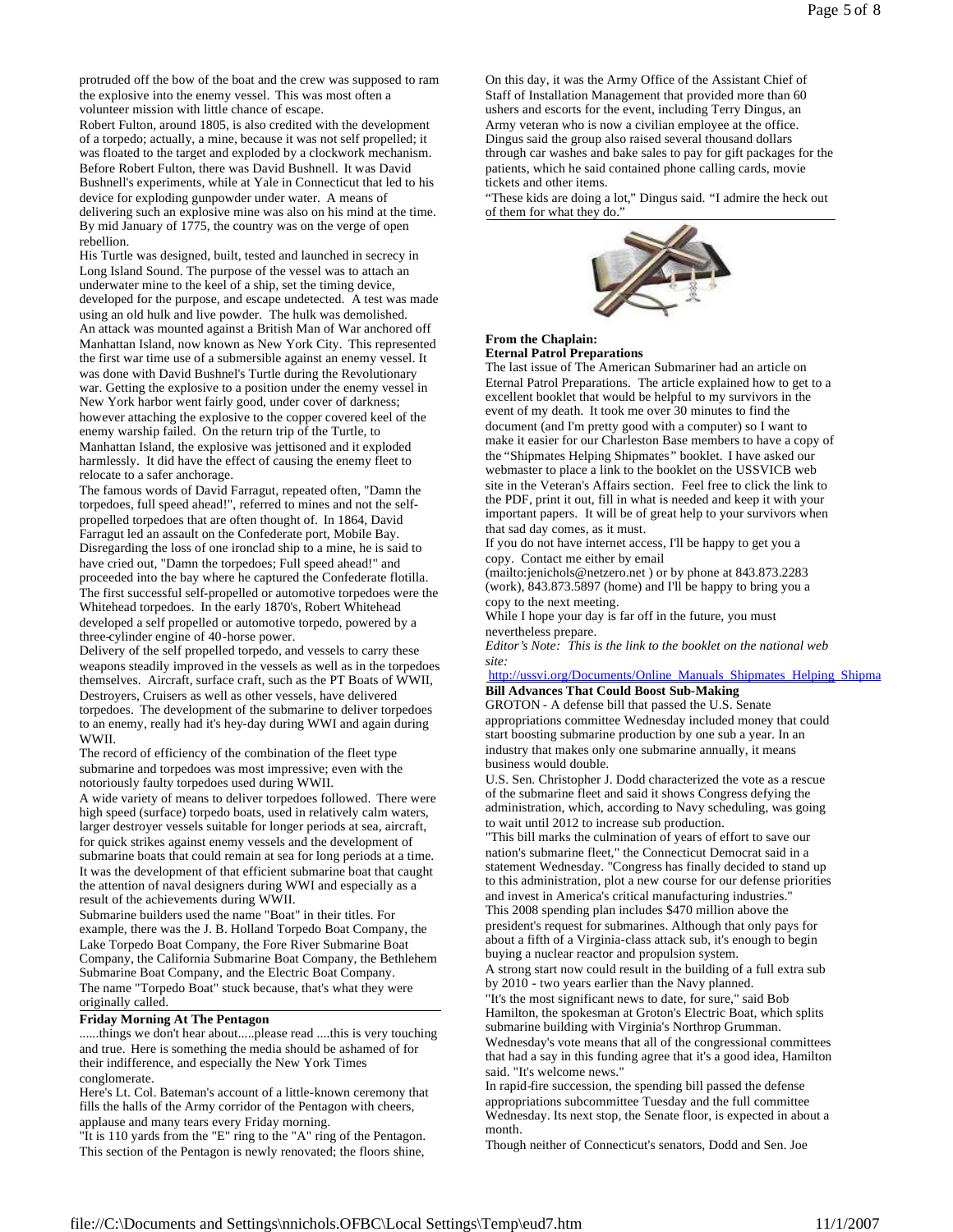the hallway is broad, and the lighting is bright. At this instant the entire length of the corridor is packed with officers, a few sergeants and some civilians all crammed tightly three and four deep against the walls. There are thousands here.

"This hallway, more than any other, is the `Army' hallway. The G3 offices line one side, G2 the other, G8 is around the corner. All Army. Moderate conversations flow in a low buzz. Friends who may not have seen each other for a few weeks, or a few years, spot each other, cross the way and renew. Everyone shifts to ensure an open path remains down the center. The air conditioning system was not designed for this press of bodies in this area. The temperature is rising already. Nobody cares.

"10:36 hours: The clapping starts at the E-Ring. That is the outermost of the five rings of the Pentagon and it is closest to the entrance to the building. This clapping is low, sustained, hearty. It is applause with a deep emotion behind it as it moves forward in a wave down the length of the hallway.

"A steady rolling wave of sound it is, moving at the pace of the soldier in the wheelchair who marks the forward edge with his presence. He is the first. He is missing the greater part of one leg, and some of his wounds are still suppurating. By his age I expect that he is a private, or perhaps a private first class.

"Captains, majors, lieutenant colonels and colonels meet his gaze and nod as they applaud, soldier to soldier. Three years ago when I described one of these events, those lining the hallways were

somewhat different. The applause a little wilder, perhaps in private guilt for not having shared in the burden ... yet.

"Now almost everyone lining the hallway is, like the man in the wheel-chair, also a combat veteran. This steadies the applause, but I think deepens the sentiment. We have all been there now. The soldier's chair is pushed by, I believe, a full colonel.

"Behind him, and stretching the length from Rings E to A, come more of his peers, each private, corporal, or sergeant assisted as need be by a field grade officer.

"11:00 hours: Twenty-four minutes of steady applause. My hands hurt, and I laugh to myself at how stupid that sounds in my own head. `My hands hurt.' Christ. Shut up and clap. For twenty-four minutes, soldier after soldier has come down this hallway - 20, 25, 30. Fifty-three legs come with them, and perhaps only 52 hands or arms, but down this hall came 30 solid hearts.

"They pass down this corridor of officers and applause, and then meet for a private lunch, at which they are the guests of honor, hosted by the generals. Some are wheeled along. Some insist upon getting out of their chairs, to march as best they can with their chin held up, down this hallway, through this most unique audience. Some are catching hand-shakes and smiling like a politician at a Fourth of July parade. More than a couple of them seem amazed and are smiling shyly.

"There are families with them as well: the 18-year-old war-bride pushing her 19-year-old husband's wheelchair and not quite understanding why her husband is so affected by this, the boy she grew up with, now a man, who had never shed a tear is crying; the older immigrant Latino parents who have, perhaps more than their wounded mid-20s son, an appreciation for the emotion given on their son's behalf. No man in that hallway, walking or clapping, is ashamed by the silent tears on more than a few cheeks. An Airborne Ranger wipes his eyes only to better see. A couple of the officers in this crowd have themselves been a part of this parade in the past. "These are our men---broken in body they may be, but they are our

brothers, and we welcome them home. This parade has gone on, every single Friday, all year long, for more than four years."

Did you know that? The media hasn't told the story!

**De-Nuked Navy Sub Deploys to Fight War on Terror**

PEARL HARBOR, Hawaii The first U.S. Navy submarine converted to fight terror instead of deter a Cold War adversary is en route to the Western Pacific via Hawaii, the first time such a ship has ever deployed.

The USS Ohio was originally equipped in the 1970s to hold 24 nuclear-tipped long-range ballistic missiles. But with the Cold War over, the Navy transformed the Ohio and three other similar subs to carry conventional Tomahawk cruise missiles and dozens of Navy SEALs instead.

The ship, based in Bremerton, Wash., is expected to head toward

Lieberman, serve on the appropriations committee, both have been working to influence this outcome, as have the state's members of the House and the governor's office.

The House already passed its version of the 2008 defense spending bill last month. It, too, had money for "advance procurement" of submarine parts, but the amount was significantly higher, at \$588 million.

The difference, according to Dodd's staff, is the cost of an extra propulsion system that would be built as a spare for the fleet. By having the spare, if one of the current Virginia-class subs needed to replace its propulsion system, it wouldn't derail the building of the new submarine.

If the bill passes the full Senate, a conference committee will work out the differences between the two bills.

The U.S. submarine fleet has been declining in number, decommissioning boats faster than they are being built. Even if the production rate increases, the current fast-attack fleet of more than 50 will decline further in the coming years.

Also, this has been the first period in sub fleet history in which no new boat design is on the drawing board.

That's a specific worry for state lawmakers and Electric Boat because the highly specialized design staff at the southeastern Connecticut factory has been dwindling.

If it's sapped further by EB layoffs because of a shortage of work, the experienced submarine designers aren't easily replaced. But that's another thing this bill may partially address.

In addition to the \$470 million for sub parts, there's a \$5 million item for an undersea launch missile study. Though that's a relatively small amount of money, it's a potential first step toward

designing a new generation of strategic missile subs. After a series of layoffs, EB has maintained a steady workforce

since last year. Hamilton said unexpected repair work has allowed that, but he couldn't rule out future layoffs.

"We're still evaluating the projected workload and seeing what comes up," he said.

The sooner the extra submarine is ordered, the better, he said.

**Contest Underway to Redefine 'Shipmate'** Editor's Note: You would think that the Fleet Master Chief

would already know this! PEARL HARBOR (NNS) -- Commander, U.S. Pacific Fleet Master Chief (SW/AW) Tom Howard invites all Sailors throughout the Navy to enter a writing contest to redefine the term "shipmate" in today's fleet.

Fleet Master Chief Howard will announce the winner in early 2008. The Sailor whose definition is selected will be presented a rendition of the winning entry by Commander, U.S. Pacific Fleet, Adm. Robert F. Willard. The winning entry will also be published in All Hands magazine, on Navy NewsStand (www.navy.mil), and on the Pacific Fleet Web site (www.cpf.navy.mil).

The theme of the special event is, "What Being a Shipmate Means to Me" as written through the eyes of today's Sailors. The contest carries on the rich traditions of the Navy as it will tell the story of today's shipmate and at the same time, honor those who have served in the Navy the past 232 years as well as those who have yet to serve.

"Sailors will be forever identified by their courage in the face of danger and the moral conviction to stand up for what's right," wrote Master Chief Petty Officer of the Navy (SW/FMF) Joe R. Campa Jr. in his birthday message to the fleet. "The term 'ship, shipmate, self' was created at sea. To a United States Sailor, there is no better description of our culture and our character." Howard joins the U.S. Pacific Fleet chiefs mess and the Navy League of Hawaii in sponsoring the writing contest to honor Sailors past and present. In early October, Howard sponsored a Senior Enlisted Leadership of the Pacific symposium in Hawaii, which included discussions about what being a shipmate means. "It is our responsibility to our commanders and to our Navy to listen to our Sailors and to provide advice to Navy leadership," Howard said. "So, we thought, who better to define 'what being a Shipmate means' than our Sailors - our Sailors who are willing to sacrifice everything. In an all-volunteer force, it's the personal sacrifices of today's Sailors who make the decision every day to fight for the freedoms of not only our own country, but also those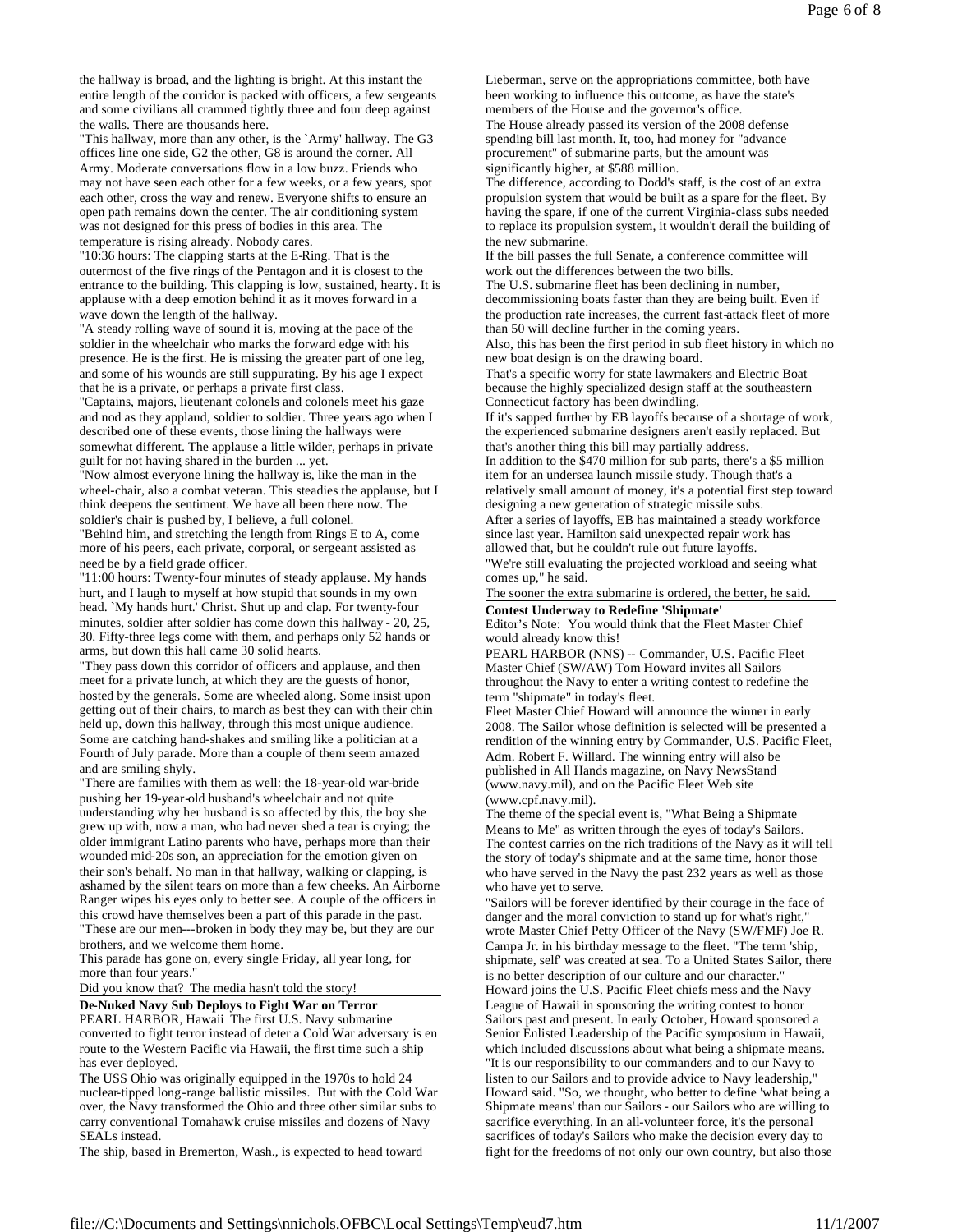Asia to help support U.S. efforts against terror after it spends a few days at Pearl Harbor and a few weeks of training near the Hawaiian Islands.

Capt. Chris Ratliff, the submarine's skipper, wouldn't tell reporters Monday specifically where the Ohio would deploy. He would only say it would be "close to the beach."

"We're going to go into places where we must remain undetected for weeks, if not months, at a time," Ratliff said. "We're going to collect real intelligence that's going to be really used to prosecute the war."

He said the SEALs short for sea, air and land commandos will be sent ashore from the Ohio while the vessel is submerged. The submarine, which has a 159-sailor crew, will have 66 Navy SEALs on board.

The Ohio will be away from its home port for over one year, but will trade crews every three to four months in the U.S. territory of Guam. Switching the sailors, instead of bringing the ship back to its homeport for a change of crew, allows the Navy to maximize its use.

The deployment is the first for any of the four Ohio-class submarines after being converted. The USS Florida and USS Michigan have also been transformed to accommodate the cruise missiles and SEALs, but they haven't been used yet for real-world missions. The remaining sub, the USS Georgia, is still being worked on.

Most of the Navy's submarines are nuclear-powered fast attack vessels that frequently escort aircraft carriers and other large vessels on deployments. The Navy currently has about 50 fast-attack submarines in its fleet. They are also able to carry SEALs, but not as many as the newly refitted Ohio-class subs.

During the Cold War, the pre-conversion submarines would head out to deep ocean waters and wait, quietly, for an order from the president to launch nuclear missiles, Ratliff said.

Today, the Ohio has a different mission.

"We're going to take this boat into shallow, congested, littoral waters close to the beach, ready to put SEALs ashore, ready to strike, ready to collect intelligence," Ratliff said.

The missions are similar only in that they both emphasize stealth, mobility and flexibility, he said.



# **ATTITUDE**

"The longer I live, the more I realize the impact of attitude on life. Attitude, to me, is more important than facts. It is more important than the past, than education, than money, than circumstances, than failures, than successes, than what other people think or say or do. It is more important than appearance, giftedness or skill. It will make or break a company...a church...a home. The remarkable thing is we have a choice every day regarding the attitude we will embrace for that day. We cannot change our past...we cannot change the fact that people will act in a certain way. We cannot change the inevitable. The only thing we can do is play on the one string we have, and that is our attitude. I am convinced that life is 10% what happens to me and 90% how I react to it. And so it is with you... we are in charge of our attitudes.

# **Wear Testing for New Navy Uniforms Announced**

WASHINGTON (NNS) -- Selected officers and Sailors will begin limited wear testing of new uniform proto types, service dress khaki countries that might not be able to fight for themselves." In 75 words or less, Sailors are encouraged to explain their personal definition of shipmate and what it means to be a shipmate in today's Navy. The contest is open to all Sailors, from E-1 to O-10. All work must be original and unpublished. The word "shipmate" must be capitalized in all entries. Please send e-mail entries to cpf.fleetfeedback@navy.mil. Subject line should read What Being a Shipmate Means to Me. Mail-in submissions should be sent to: What Being a Shipmate Means to Me

Commander, U.S. Pacific Fleet, c/o FLTCM (SW/AW) Tom Howard, 250 Makalapa Drive, Pearl Harbor HI 96860-3131 All entries must be postmarked by midnight Dec. 16. Entries not received by Dec. 31 will not be judged.

Questions about the contest should be sent to cpf.fleetfeedback@navy.mil.

# **Navy Launches Cutting Edge Rich-Media Web Site**

WASHINGTON (NNS) -- On the eve of its 232 birthday, the Navy has introduced a new, user-friendly Web site which will better serve its Sailors, their families and the public. The new www.navy.mil Web site design now has a more appealing and intuitive rich-media focus, rather than an electronic print focus. The highly interactive site offers a variety of new multimedia capabilities, which means visitors can more easily browse the extensive video, radio, print and multimedia stories produced by and for Navy members.

One of the most noticeable changes to the site is the presentation. The redesign of Navy.mil is now focused on rich media content instead of electronic print media thereby providing equal visibility and access to all products. Clicking on the media port logo will take the user to a carousel interface of rotating icons. These icons offer all Naval Media Center products including All Hands Radio, All Hands Television, Daily News Update, Podcasts, Photo Gallery, Every Day in the Navy (short multimedia pieces that showcase Navy activities and events) and All Hands Magazine.

One other visible change will be the full integration of Navy NewsStand into Navy.mil. All "Top Stories" and "Headlines" will now be offered on the Navy.mil front page, with the main Navy NewsStand page being phased out. Local stories will still be available on local NewsStand sites as before.

"Our goal in this redesign is to provide the U.S. Navy and its public the type of site they'll not only like but use regularly as a source of reliable information," said William Spencer, the Interactive Media Program Manager for Navy.mil. "The feedback we've received in beta testing has been extremely positive and people think the site's high-speed, cutting-edge look

and feel better reflects our high-tech Navy. Those who prefer video-specific media will be pleased to learn all video will be available for download in the Windows Media Video format.

However, viewing will be integrated into the site using flash player.

This new capability makes products more accessible regardless of the user's computer operating system. Additionally, the site will now offer products for download at any time, whether the material is current or archived.

### **Navy Sub Sidelined And Six Crew Disciplined After Routine Review**

The Navy is investigating the crew of the fast attack submarine Hampton after a routine end-of-deployment review found problems in the "conduct of procedures" on the vessel, a Navy spokeswoman said.

Six crew members, including an officer, have been disciplined as the sub stays sidelined at Naval Base Point Loma in San Diego, CA, where it will remain until the investigation concludes, according to Submarine Squadron 11 spokeswoman Lt. Alli Myrick who responded to questions from Inside the Navy. The service has remained tight-lipped about the investigation, saying only that the conduct of procedures, "although found to be safe, fell short of high Navy standards," according to a brief press release issued Oct. 12. Myrick declined to discuss the alleged conduct in greater detail.